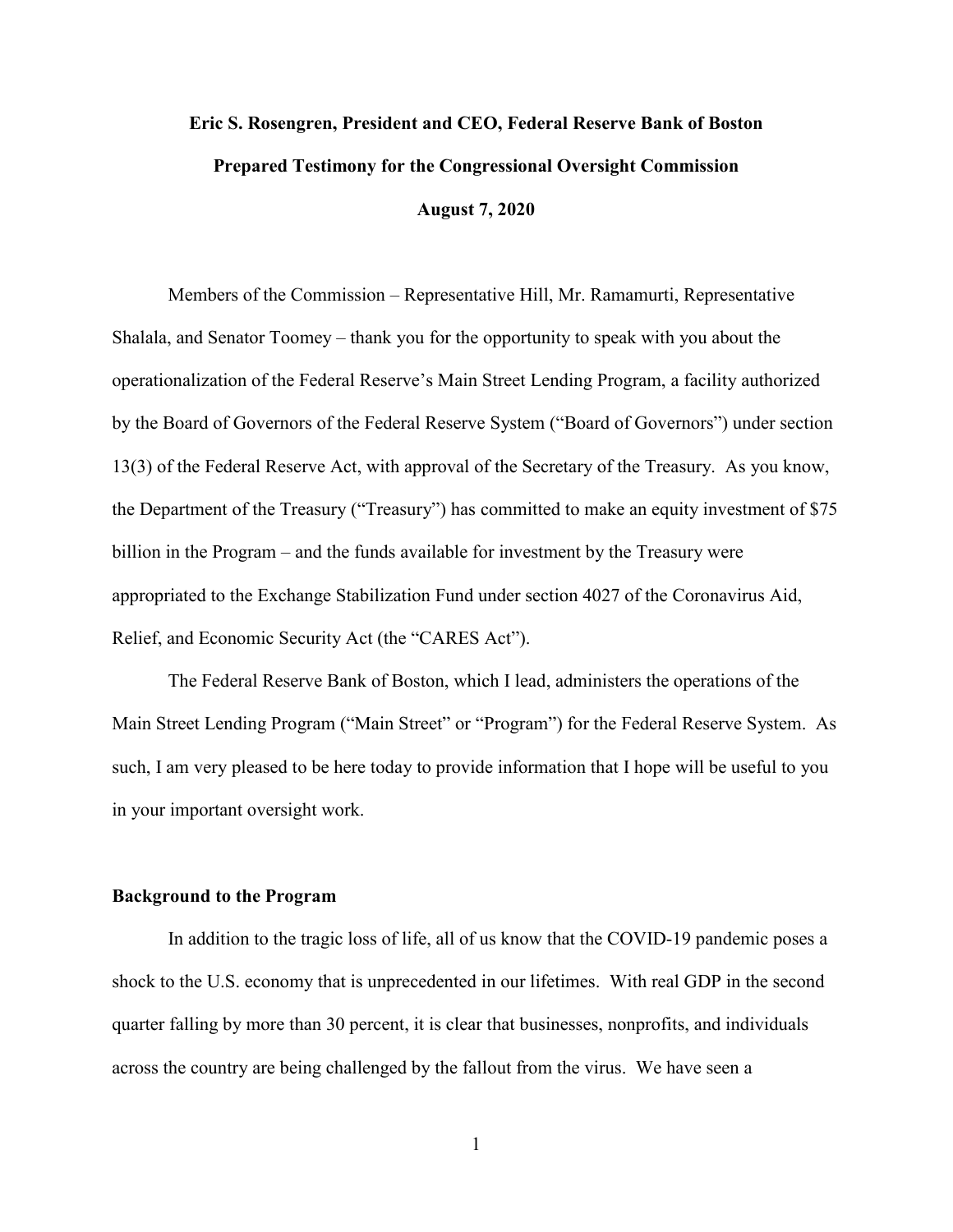disproportionate impact on entities whose operating models require significant social interaction, stemming from consumers' concern with their own health and safety as well as more formal restrictions on movement and commerce. For example, hotels, airlines, retail stores, entertainment venues, restaurants, and tourism-related enterprises have all suffered significant disruptions to their businesses and cash flow, with more difficulties possible if the public health concerns persist. Nonprofit entities like medical service providers and educational institutions also are challenged.

Both fiscal and monetary policymakers have acted swiftly to address the economic impacts of the pandemic and cushion the blow. The Federal Reserve, for example, has taken a number of aggressive policy actions since late winter, aimed at blunting the economic effects of the crisis. Seeing unusual volatility and troubled financial markets, the Federal Open Market Committee reduced short-term interest rates to near zero and purchased significant amounts of securities, and the Board of Governors established a variety of emergency facilities under section 13(3) of the Federal Reserve Act in order to restore market functioning and facilitate lending.

These actions helped to restore financial stability and significantly reduced spreads on short- and long-term corporate and municipal securities – spreads which had increased due to uncertainty, and challenged the flows of credit that underpin our economy. And the facilities helped to unlock a great deal of private credit, as well.

Many of the emergency lending facilities are similar to facilities rolled out during the 2008-2009 financial crisis. However, many of the businesses most impacted by the pandemic are smaller firms that rely on banks for loans, rather than accessing public credit markets (i.e., issuing bonds). The Main Street Lending Program is designed to facilitate lending to small and medium-sized businesses that have suffered disruptions from the pandemic, and were in sound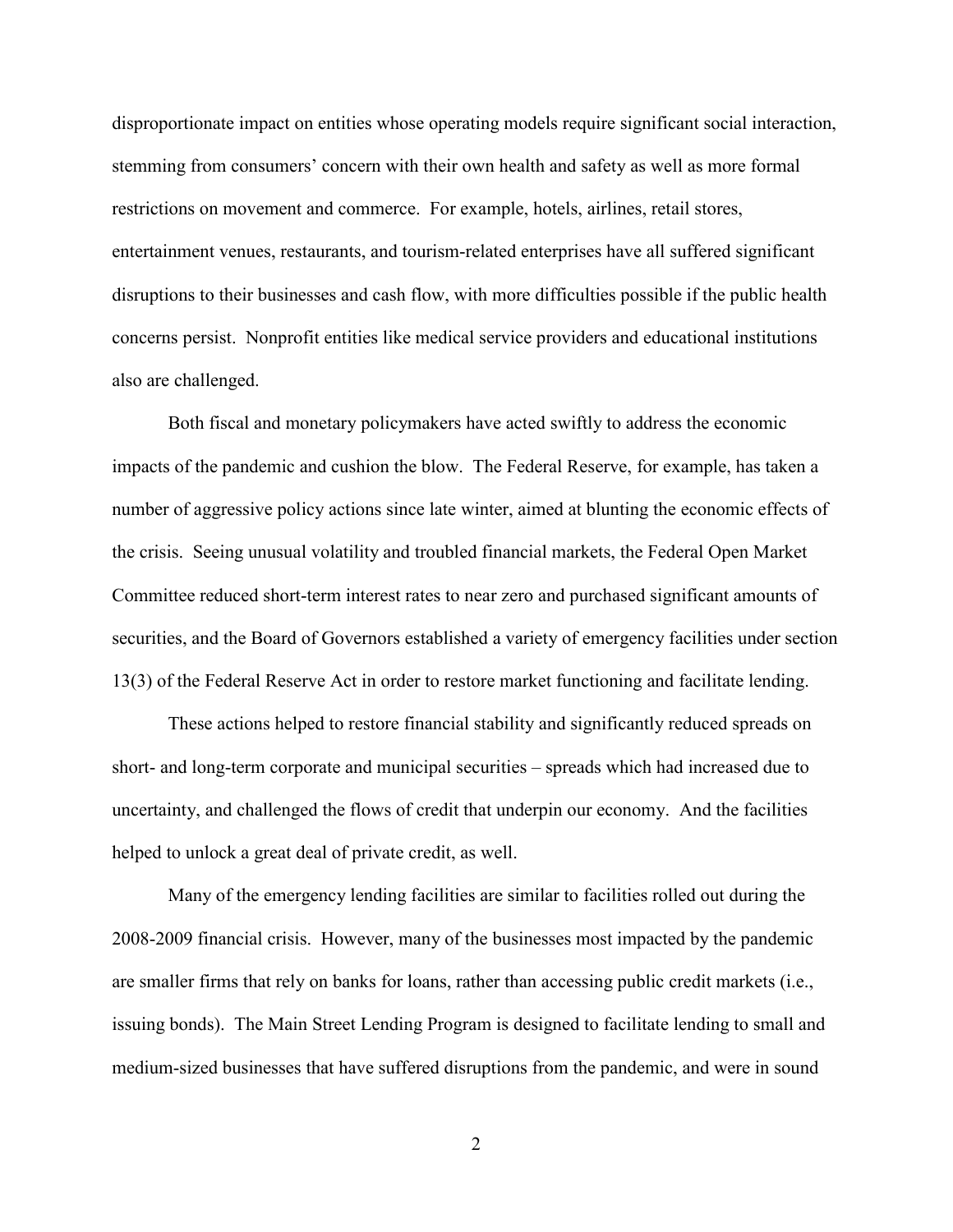condition prior to the pandemic. The program, like all emergency lending facilities, was authorized by the Board and Treasury, and in this case is being implemented and administered by the Federal Reserve Bank of Boston.

The terms of the Main Street Program were enhanced and expanded by the Board and Treasury prior to the Program's opening, and more recently a term sheet has been released that makes the Program available to non-profit organizations as well as for-profit businesses. I would note that in addition to providing loans for borrowers in current need of funds, the Program offers a credit backstop for firms that do not currently need financing, but may if the pandemic continues to erode the financial condition of these firms over late summer and fall.

Importantly, the Main Street Lending Program differs from other programs for businesses made possible by the CARES Act, reflecting the parameters of what the Federal Reserve is authorized by Congress to do. Unlike the Paycheck Protection Program, where many loans could turn into *grants* funded by the CARES Act, the Main Street program involves loans that must be repaid. The Program has no loan guarantee like the Small Business Administration provided for the Paycheck Protection Program, and requires both the borrower and lender to be eligible to participate in the Program.

We engaged in a great deal of consultation with potential borrowers and lenders as we set up the Program. In addition to soliciting public comment, staff at the Board of Governors, Treasury, and the Federal Reserve Bank of Boston conducted outreach to potential borrowers and lenders of all sizes – ranging from community banks to the largest lenders in the country – in an effort to gather information to inform policy judgments and operational decisions related to the Program. In addition to the variety of outreach calls, we have hosted a series of 14 (so far) webinars that have been tailored to borrowers and lenders, and in which presenters review the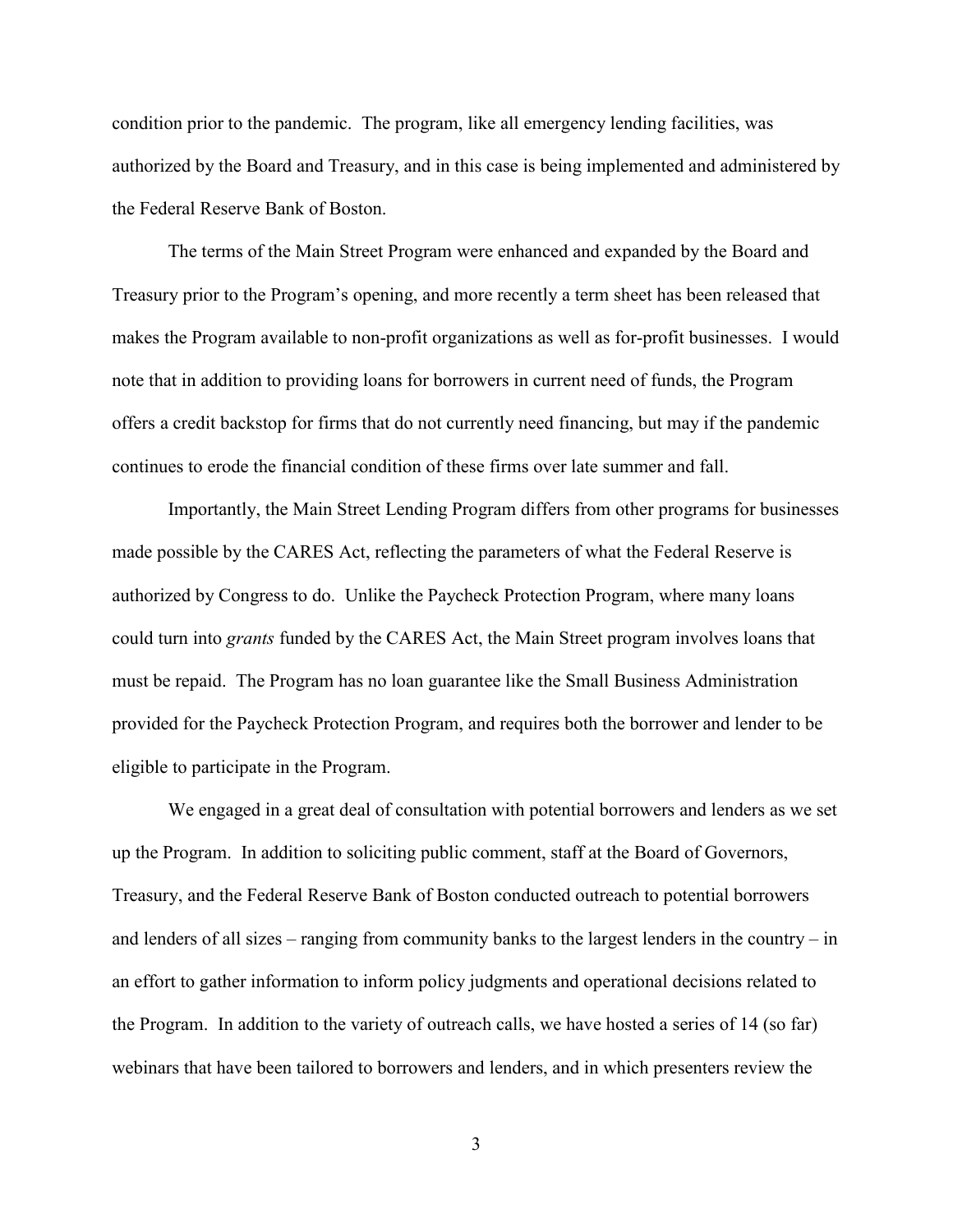terms, conditions, and operational details of the Program. All of the sessions have been well attended with many having more than 1,500 participants.

To ensure the Program is widely known, in conducting these webinars and otherwise sharing information we have made an intentional effort to reach nonprofits, minority and women-owned businesses, minority depository institutions, and tribal businesses. In addition, robust Frequently Asked Questions documents provide detail on many aspects of the for-profit and non-profit program facilities, and are updated with some frequency.

## **Parameters of the Program**

The Main Street Lending Program was designed to provide credit support for business or nonprofit borrowers that have temporary cash-flow problems due to the pandemic – and given the uncertain outlook might otherwise have difficulty in obtaining credit from a lender that would have to hold 100 percent of the loan. Main Street can provide a loan to bridge the borrower over this current challenge. Main Street loans have no interest or principal payments in the first year, and indeed no principal payments until year three, making the cash-flow aspects of the loan attractive to borrowers experiencing a pandemic-related, temporary disruption of their business model.

The Program includes three lending components for for-profit businesses. They have similar interest rates, maturities, and terms, but have somewhat different collateral arrangements, loan-size limitations, and underwriting. For mid-sized businesses with existing term or revolving lines of credit, the Main Street *Expanded* Loan Facility (MSELF) allows businesses to upsize their current loans, with additional lending of \$10 million to \$300 million. For smaller businesses, the Main Street *Priority* Loan Facility (MSPLF) allows businesses to borrow from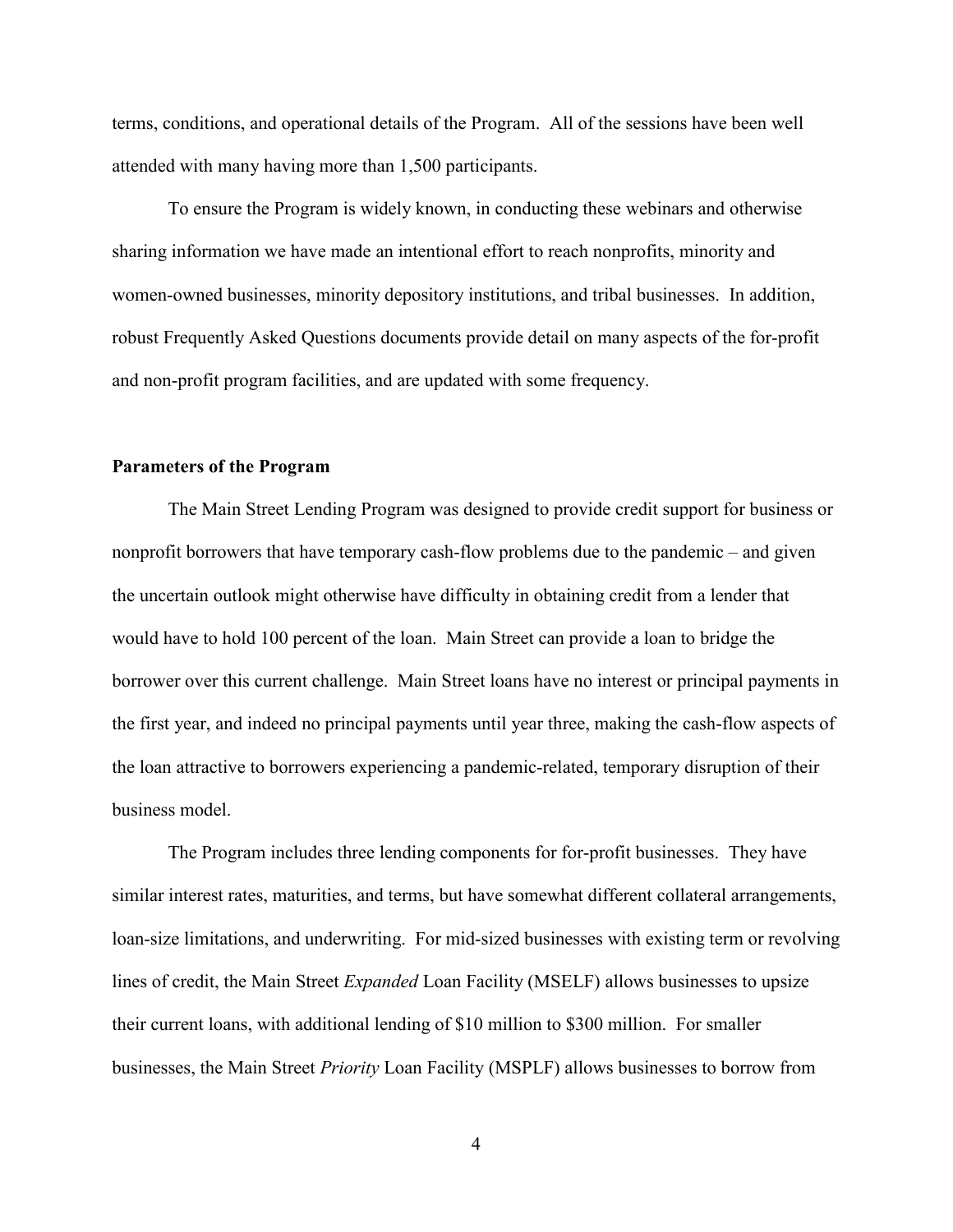\$250,000 to \$50 million. Under each of these facilities the Main Street loans must be senior or *pari passu* (of equivalent status) with the borrower's other loans and debt instruments (excluding mortgage debt).

For smaller business loans without collateral, there is the Main Street *New* Loan Facility (MSNLF) that provides loans from \$250,000 to \$35 million dollars, which cannot be contractually subordinated to other debt. Because these loans do not have security or collateral requirements, they are only available for firms whose debt including the Main Street loan does not exceed four times the borrower's EBITDA – a more restrictive underwriting criterion than the other two loan types, which set maximum loan size based on six times the borrower's EBITDA.

The two *nonprofit* lending components of Main Street are announced but not yet live. They will have broadly similar terms as the for-profit Main Street facilities, for example in maturity and interest rate. The Nonprofit Organization *Expanded* Loan Facility (NOELF) and the Nonprofit Organization *New* Loan Facility (NONLF) have similar priority and size requirements to their for-profit counterparts. They differ in that the underwriting is tailored to the special characteristics of nonprofits.

#### **Lending, and Lenders**

We have taken great care to operationalize the Main Street program to ensure it functions smoothly and securely. Of course, setting up a program to serve many different borrowers and lenders is inherently complex, but I believe the Commission in its oversight role can feel confident that this challenge is being met in strong fashion, in the public interest.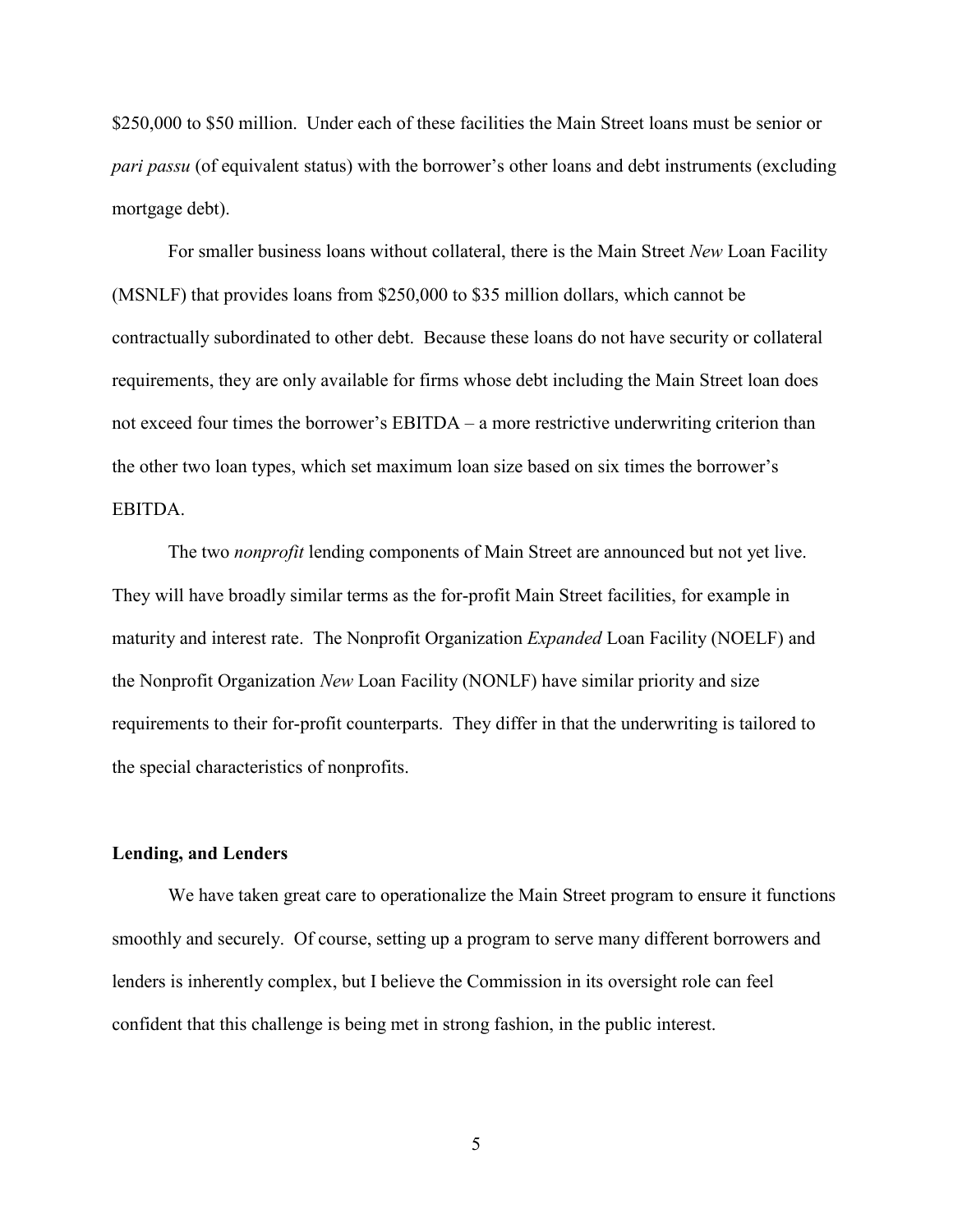Unlike the corporate credit and muni facilities, which purchase largely standardized credit instruments, Main Street purchases interests in loans that are, by nature, bespoke agreements between borrowers and lenders. Loan agreements and loan terms can be quite different across banks, and even within a bank the agreements are the result of negotiation between borrower and lender that often result in complex, borrower-specific terms and conditions. For example, banks differ on whether they require personal guarantees or collateral in excess of Program requirements; and those policies may vary based on the financial condition or business model of the borrower.

Constructing a Program that handles this complexity is something we have been intensely engaged with these last few months at the Federal Reserve Bank of Boston. We are pleased to have the opportunity to do this important work, in the spirit of public service that runs through our work and our staff.

Shifting to how the program works, to become an eligible lender for the Program the financial institution must first register via our Main Street lender portal. As part of the enrollment process, the institution must verify that it meets our eligibility requirements, and make attestations regarding CARES Act provisions which require the signature of the principal executive officer and principal financial officer. Furthermore, the institution must set up and verify arrangements to transfer funds effectively and safely, to ensure security and resilience.

Since our portal opened for lender registration on June 15, 509 financial institutions have registered with the Program, and their assets represent \$14.25 trillion, which is approximately 58 percent of total banking assets in the United States. The attached **Figure 1** shows the size distribution of registered MSLP lenders. It includes the largest universal banks and regional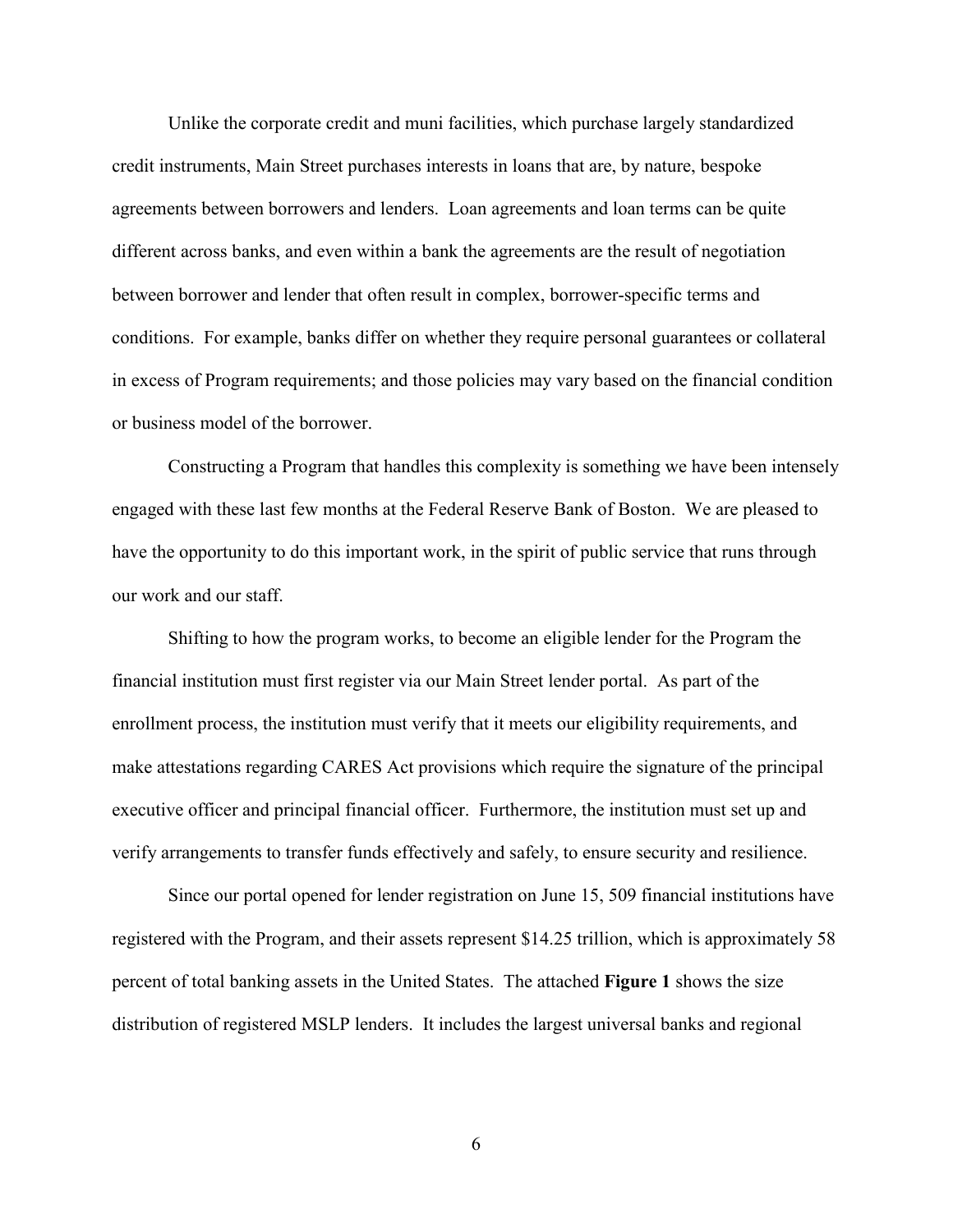banks, and a sizable number of banks in the \$1-10 billion asset range as well as in the under \$1 billion asset category. Participation is of course strictly voluntary for financial institutions.

During the extensive outreach that we did prior to launching Main Street, we heard concerns from some businesses that their current lender would not be participating in the Program or that they might find it difficult to locate a participating financial institution that would work with new customers. In aiming to address these concerns, we ask lenders during the registration process if they plan to accept loan applications from new customers. We contact each lender that says they would consider loan applications from new customers, and ask whether they will join a public list of such lenders. **Figure 2** shows the interactive map we created that allows borrowers to identify which lenders in their state are registered with Main Street, are prepared to consider new customers, and are willing to be listed as such. The interactive map is available on the program website, [www.bostonfed.org/mslp,](http://www.bostonfed.org/mslp) and we update the list daily as new lenders register. Currently it contains 153 lenders. Figure 2 shows, for an example, the financial institutions on the map for my home state of Massachusetts.

It is important to note that Main Street relies on lenders to underwrite the loans, and indeed the lenders have "skin in the game" by retaining 5 percent of the loan participation. Borrowers need to meet the underwriting standards of the financial institution, and the terms and conditions of the Main Street Lending Program, whether they have an existing relationship with the lender or are a new customer.

Borrowers also must meet the eligibility criteria set out in the Program term sheet, and must be able to make the certifications and commitments required by the Program, including those required under the CARES Act. Also, while the loan interest rate of 300 basis points over LIBOR is likely attractive to somewhat higher-risk borrowers, those businesses that have strong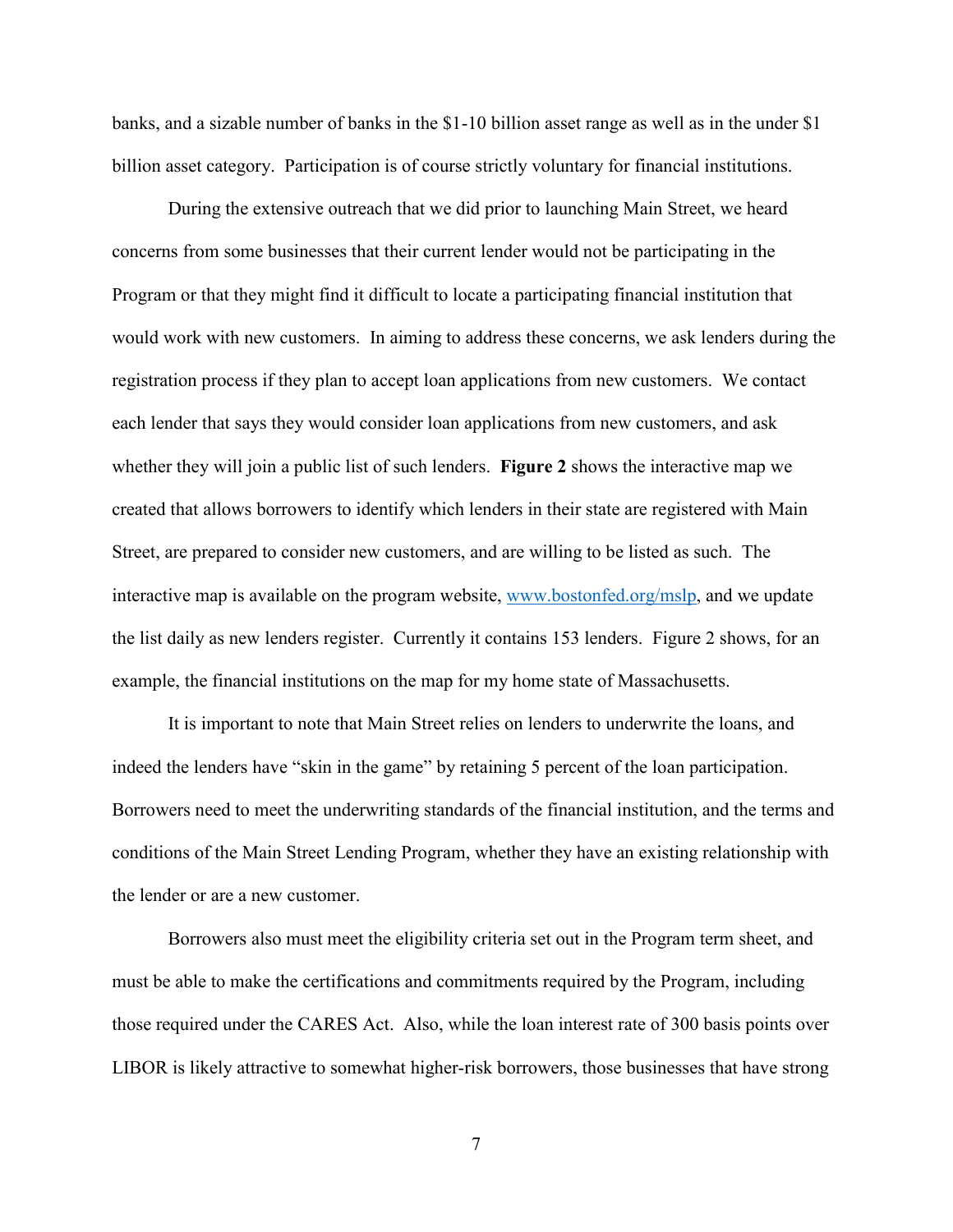balance sheets and have *not* been significantly impacted by the pandemic may very well find their lender can give them more attractive terms than the Main Street Program. Because the loans are not forgivable by the Federal Reserve and lenders retain a 5 percent interest in the loan, borrowers must have the ability to pay back the loan. For borrowers with severe problems, additional debt may not be helpful, and neither the lender nor the borrower will find taking additional debt attractive. But for many others, the program can serve as a vital bridge to address cash flow interruption ushered in by the pandemic.

# **Early Results**

**Figure 3** shows the flow of potential loan participation purchases through the Program's portal as of the end of the day on Tuesday (August 4). As you see on the summary bottom line, currently over \$530 million in loans are active in the portal, representing 54 loans. Of that total, 18 loans with a combined value of \$109 million have commitments for purchase or have been settled. In addition, over \$421 million in loans are in various stages of review in the portal. As a reminder, the program opened for loan purchases on July 6. The numbers I share with you today are consistent with what I would characterize as a gradual pace of initial activity, which is more recently expanding.

The 54 loans submitted in the portal currently represent 29 distinct lenders. Almost all the loans currently in the portal have been initiated by financial institutions with under \$50 billion in assets. Additionally, there are 36 lenders with *draft* entries in progress in the system. I mention these draft entries because they reinforce that additional lenders are active in the portal and getting familiar with Program operations.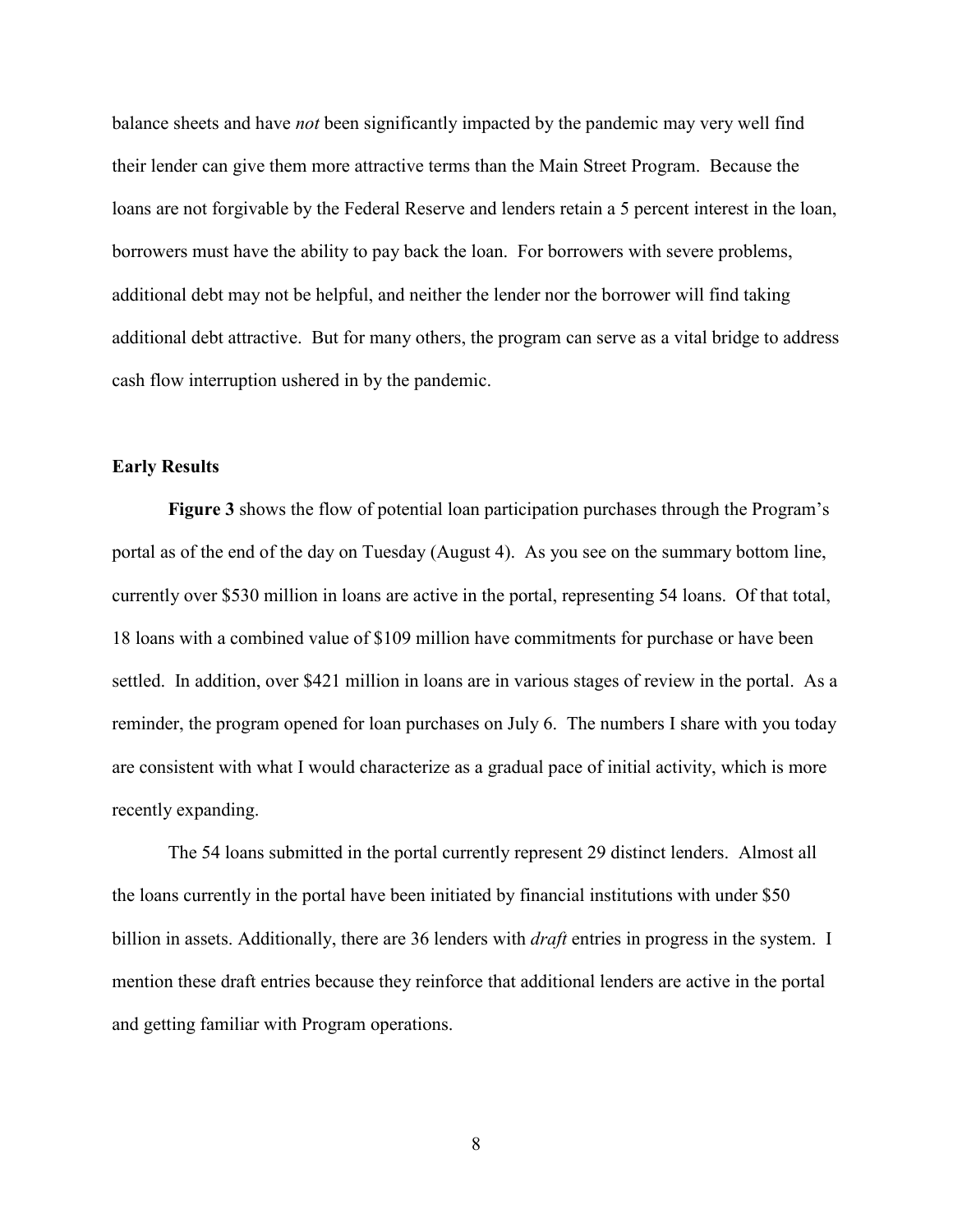**Figure 4** breaks out the total of potential loans in the portal by the particular branch or facility of the Program. The largest number of loans – 29 – are in the New Loan Facility. The Priority Loan Facility currently has 24 loans valued at \$328 million in the portal. And currently there is only one loan utilizing the Expanded Loan Facility in the portal. The Expanded loan facility will generally encompass larger loans and require current participating banks to alter existing loan agreements to upsize existing credit facilities.

**Figure 5** provides the size distribution of potential loans currently in the portal. While the largest number of loans are in the size cohort between \$1 million and \$2.5 million dollars, there are loans under \$1 million and greater than \$30 million. The industries represented include construction and design firms, dental offices, retailers, and entertainment-related firms like movie theaters. Thus, the loans we have seen to date have reflected what one might broadly expect of small and mid-sized firms whose businesses have been disrupted by the current efforts at social distancing.

**Figure 6** shows the potential loan distribution by the asset size of the lender registered in the Program. The largest number of loans are by financial institutions in the \$10-50 billion size range. However, there has been participation by relatively small community banks as well. To date, there has been only limited activity by banks with more than \$50 billion in assets.

As I alluded to a moment ago, the Program's relatively modest initial numbers seem to be giving way to more uptake as participants become familiar with the program's parameters. I believe the gradual uptake is a function of participants adjusting to a few unavoidable factors. First and foremost, loans are bespoke, and the Program needs to accommodate lending across a wide range of industries, jurisdictions, and business profiles, which makes for operational challenges. Also, the Program's complexity reflects the underlying loan agreements, the terms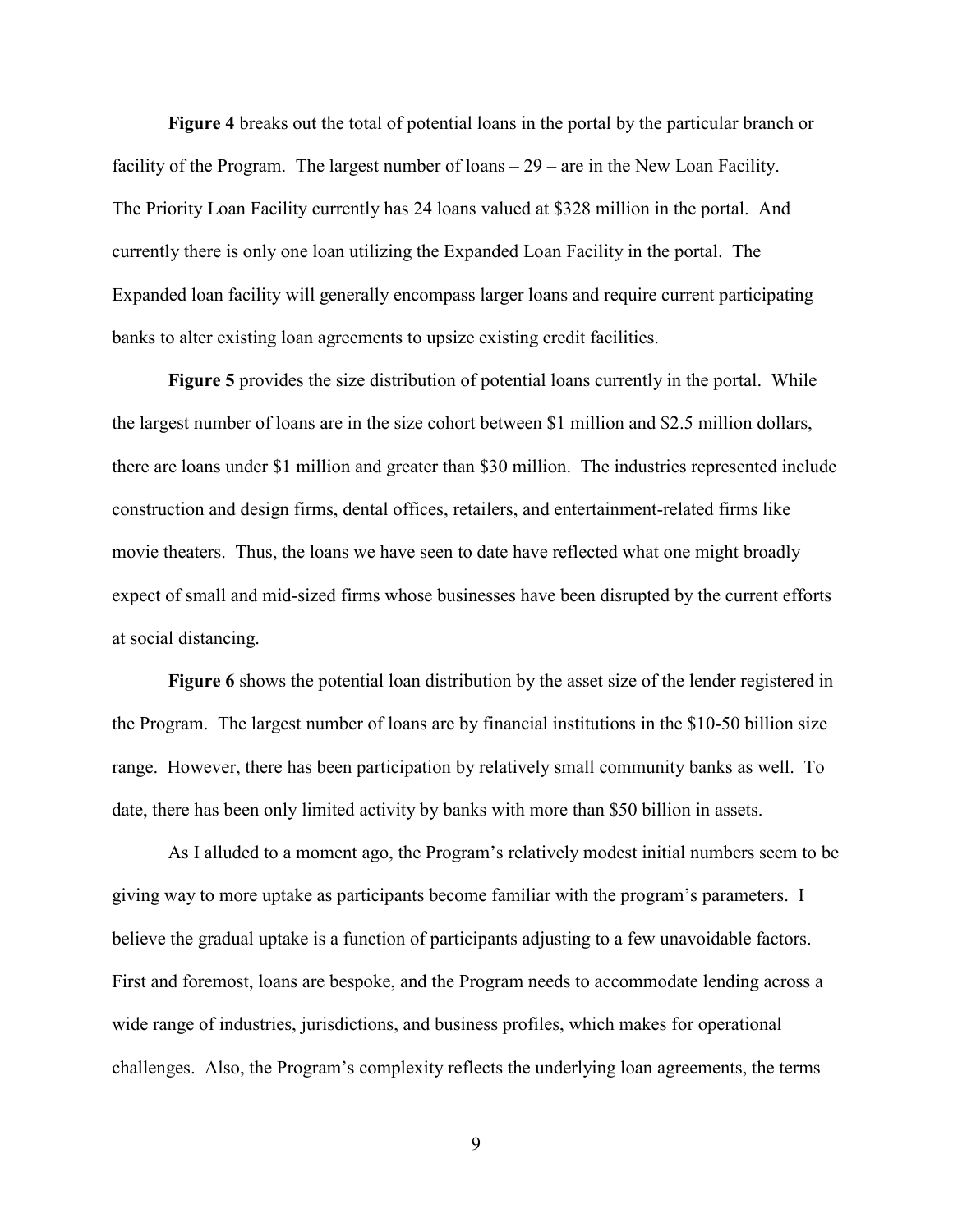and conditions in the Program, and requirements related to the CARES Act. As a result, it can take some time for borrowers and lenders to gather the required documents for submission to the Program. Loan documents not in compliance with terms and conditions have slowed some of the intake. We are working to help participants understand and avoid common errors that can slow the process down.

### **Summary Observations**

Designing and operationalizing a program of this breadth and nuance, delivered through highly secure technology, is a significant achievement in a few months' time. Everyone involved is focused on helping to provide important credit support to businesses and nonprofits at this critical and challenging time.

As we speak today, in early August, I can say that we have worked through many challenges. Among the emergency lending facilities established by the Federal Reserve since late winter – and indeed in comparison to the emergency programs of the 2008 financial crisis – the Main Street Lending Program is operationally complex. Quickly scaling up a program that purchases participations in bespoke loans – from a very diverse group of borrowers in a decentralized market that lacks standardization – is inherently difficult. There are also tradeoffs between limiting credit risk, targeting support, reaching scale, and achieving operational efficiency. Considerations such as these have made the Main Street Lending Program one of the most challenging emergency lending programs the Federal Reserve has ever put in place. The Commission can be assured that the Federal Reserve and Treasury have sought to design a program that is well managed with respect to risks, efficiency, and resilience, while being responsive to the needs of borrowers experiencing difficult times.